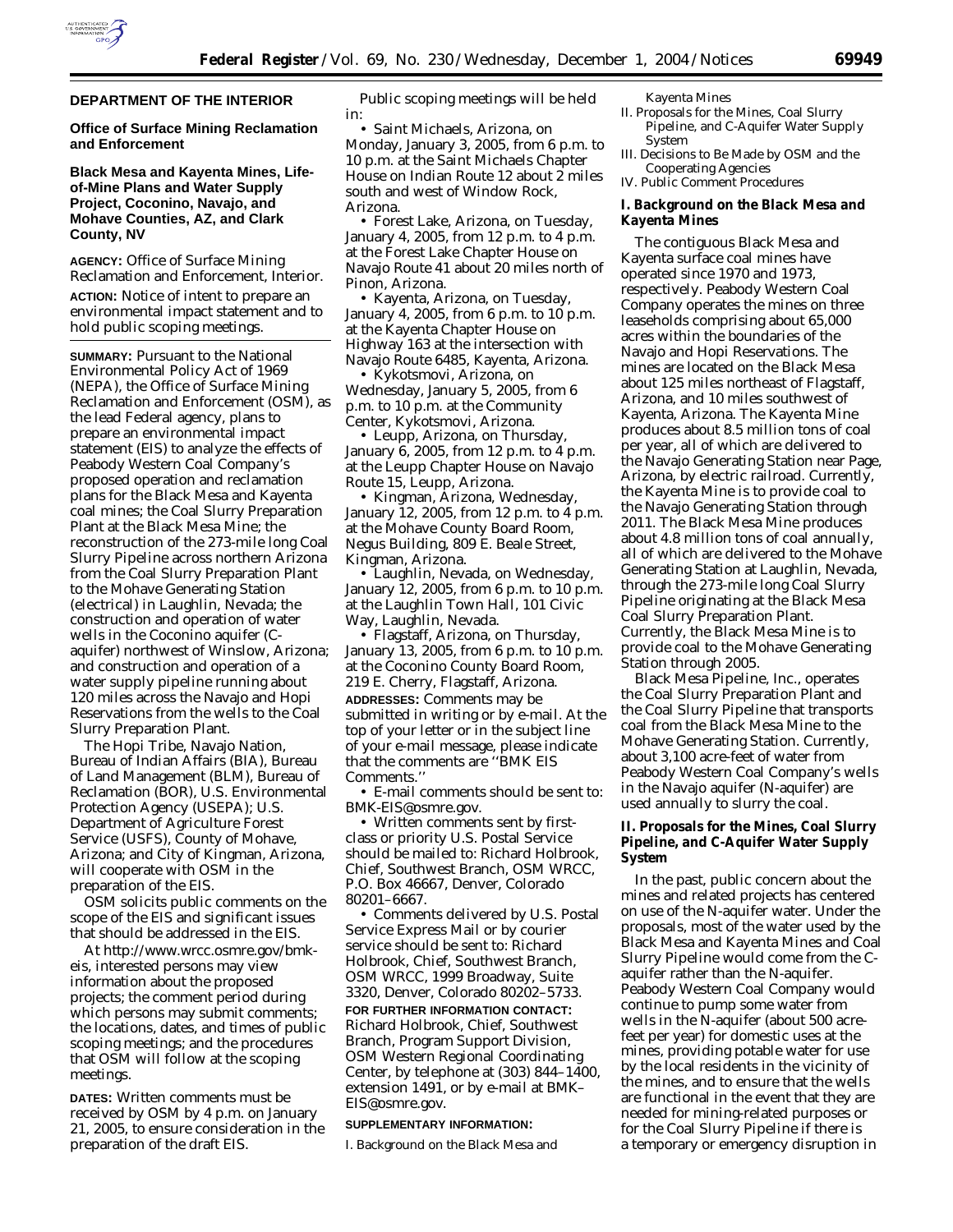water delivery from the C-aquifer Water Supply System.

Peabody Western Coal Company's life-of-mine revision proposes that the Black Mesa and Kayenta Mines would continue mining through at least 2026. Mining methods would not change at either mine. The annual coal production rate at the Black Mesa Mine would increase from 4.8 million tons to 6.2 million tons and would remain unchanged at the Kayenta Mine. A coal wash plant would be constructed at the Black Mesa Mine to remove waste from the coal. The plant would extract about 0.8 million tons of waste from the coal each year. About 500 acre-feet of water would be used each year for washing the coal. Waste would be dewatered and disposed in the mining pits. The wastewater would be recycled through the wash plant. About 5.4 million tons of washed coal produced each year would be crushed and slurried with Caquifer water at the Coal Slurry Preparation Plant and would be shipped to the Mohave Generating Station through the Coal Slurry Pipeline. Because of the increased coal production, the amount of water needed to slurry coal from the mine would increase from about 3,100 to 3,700 acrefeet per year. The Black Mesa Mine would use an additional 1,300 acre-feet of water for mine-related and domestic purposes (including coal washing). The Kayenta Mine would use an additional 800 acre-feet of water for mine-related and domestic purposes.

Black Mesa Pipeline, Inc., would replace about 95 percent of the 273-mile long Coal Slurry Pipeline because the existing pipeline is reaching its design life. The pipeline passes through the Navajo and Hopi Reservations; through Federal lands administered by the Bureau of Land Management and the U.S. Forest Service (Kaibab National Forest); through lands owned by the State of Arizona, the County of Mohave, Arizona, and the City of Kingman, Arizona; and through privately-owned lands. Pipeline reconstruction would involve decommissioning the existing buried pipeline (mostly leaving it in place) and burying a new coal slurry pipeline adjacent to the existing pipeline. Additional right-of-way width (about 15 feet) would be needed for construction activities along much of the 50-foot wide right-of-way. The new pipeline would pass under the Colorado River at Laughlin, Nevada and under the Little Colorado River east of Cameron, Arizona. The C-aquifer Water Supply System would provide an alternative water source to N-aquifer water currently used to slurry coal at the Black Mesa Preparation Plant and for mine-

related uses at the Black Mesa Mine and Kayenta Mine. The system would be capable of providing 6,000 acre-feet per year for coal slurry and mine-related uses. Development of this water supply system would provide an opportunity to make water available to the Navajo Nation and Hopi Tribe for municipal and industrial uses by expanding the system. In anticipation of the potential future use of the system for tribal purposes, OSM anticipates that it would evaluate an alternative that provides an expanded delivery system and well configuration design for up to an additional 5,600 acre-feet per year (*i.e.,* up to a total capacity of 11,600 acre-feet per year). The additional capacity would allow future spur pipelines to be constructed to Navajo and Hopi communities.

Major components of the C-aquifer Water Supply System would include:

• A well field in the southwest part of the Navajo Reservation (southwest of Leupp, Arizona) and, possibly, a well field on Hopi-owned lands immediately south of the Navajo Reservation well field, consisting of approximately 20 production wells (for the 11,600 acrefoot maximum capacity) and associated collector pipelines.

• An approximately 120-mile long main pipeline from the well field(s) north-northeast to the Black Mesa Mine following, to the extent possible, existing roads.

• Associated facilities (*e.g.*, an estimated five pump stations, access roads and electrical transmission lines).

### **III. Decisions To Be Made by OSM and the Cooperating Agencies**

Under applicable laws, OSM and the cooperators would need to make several decisions on whether to approve various aspects of the Black Mesa and Kayenta Mines life-of-mine revision, the Coal Slurry Preparation Plant, the Coal Slurry Pipeline, and the C-aquifer Water Supply System. OSM has approval authority for the permit revision application for the Kayenta and Black Mesa Mines and the permit application for the Coal Slurry Preparation Plant. BLM has approval authority for the mining plan for the Kayenta and Black Mesa Mines. BIA, Navajo Nation, and Hopi Tribe would have various realty actions to undertake such as granting of rights-of-way, as well as approval authorities and responsibilities for several other components of the project, such as C-aquifer water usage. BLM, USFS, Mohave County, and City of Kingman also would have realty actions to undertake such as granting of rightsof-way. USEPA has a number of responsibilities under the Clean Water

Act including section 401 certification authority, which is a prerequisite to section 404 permit authorization. Under section 402, USEPA issues and enforces National Pollutant Discharge Elimination System (NPDES) permits. USEPA also is responsible for implementing the Clean Air Act requirements on the Hopi reservation and for implementing most Clean Air Act requirements on the Navajo reservation. USEPA recently delegated to the Navajo Environmental Protection Agency the Clean Air Act Part 71 Operating Permit Program for sources located on Navajo land. Some aspects of the proposed projects will require a Department of the Army permit from the U.S. Army Corps of Engineers under section 404 of the Clean Water Act and section 10 of the River and Harbor Act of 1899.

The EIS would evaluate the environmental effects of the proposed project and a variety of alternatives. Alternatives that may be evaluated include alternative alignments for the Coal Slurry Pipeline and the C-aquifer water supply pipeline, amounts of water to be withdrawn from the C-aquifer for tribal municipal and industrial uses as well as mine related and coal slurry uses, and a variety of approval and disapproval options related to the various components of the project. Other alternatives may be evaluated based on the comments received during the scoping comment period.

### **IV. Public Comment Procedures**

In accordance with the Council on Environmental Quality's regulations for implementing NEPA, 40 CFR parts 1500 through 1508, OSM solicits public comments on the scope of the EIS and significant issues that it should address in the EIS.

Written comments, including email comments, should be sent to OSM at the addresses given in the **ADDRESSES** section of this notice. Comments should be specific and pertain only to the issues relating to the proposals. OSM will include all comments in the administrative record.

If you would like to be placed on the mailing list to receive future information, please contact the person listed in the section, **FOR FURTHER INFORMATION CONTACT**, above.

# **Availability of Comments**

OSM will make comments, including names and addresses of respondents, available for public review during normal business hours. OSM will not consider anonymous comments. If individual respondents request confidentiality, OSM will honor their